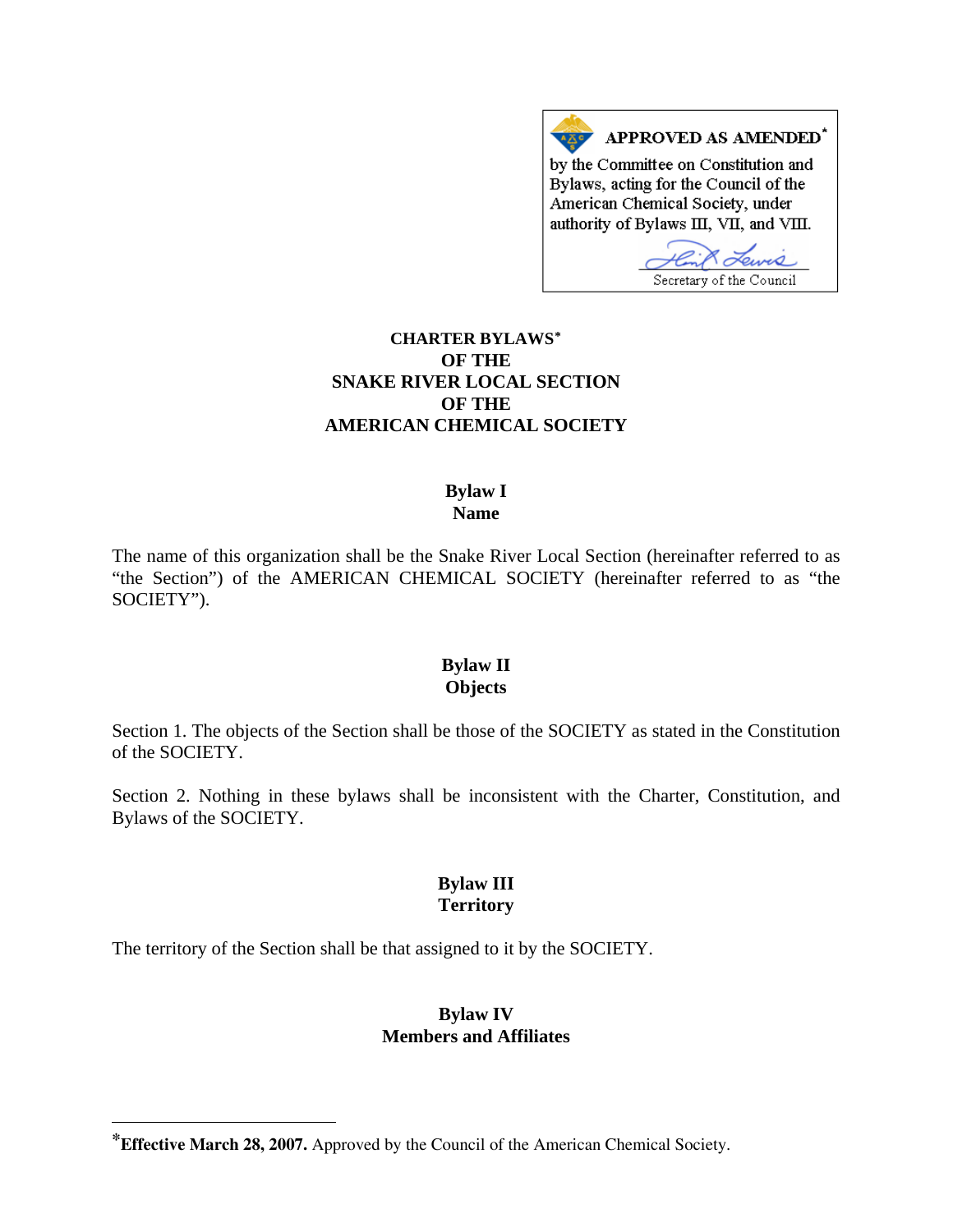Section 1. The rolls of the Section shall include those MEMBERS, ASSOCIATE MEMBERS, and Society Affiliates of the SOCIETY residing within the territory of the Section, provided that any exceptions to this rule shall be made in conformity with the Constitution and Bylaws of the SOCIETY.

Section 2. The Section may have Local Section Affiliates as authorized in the Constitution and Bylaws of the SOCIETY.

Section 3. Local Section Affiliates shall have such rights and privileges as are accorded them by the Constitution and Bylaws of the SOCIETY. An ASSOCIATE MEMBER may not hold an elective position or serve as a Temporary Substitute Councilor. A Society Affiliate or Local Section Affiliate may not vote for or hold an elective position, or vote on articles of incorporation and bylaws. A Local Section Affiliate may not serve as a member of the Executive Committee; a Society Affiliate may not serve as a voting member of the Executive Committee.

## **Bylaw V Organization**

Section 1. The officers of the Section shall be a Chair, Chair-Elect, Secretary, and Treasurer. The offices of Secretary and of Treasurer may be held by the same person.

Section 2. The Section shall have Councilors and Alternate Councilors as provided in the Constitution and Bylaws of the SOCIETY.

Section 3. The Executive Committee shall consist of the officers of the Section, the immediate Past Chair, the Councilors, and the Alternate Councilors.

### **Bylaw VI Manner of Election and Terms of Office**

Section 1. The officers of the Section shall be elected by the members, shall take office on January 1, and shall hold office for one year, or until their successors qualify. Upon completion of the Chair's term of office, the Chair-Elect shall succeed to the office of Chair.

Section 2. Councilors and Alternate Councilors shall be elected for a term of three years beginning on January 1.

Section 3. In the event of a vacancy in the office of Chair, the Chair-Elect shall assume the added duties of the Chair for the unexpired term. All other vacancies shall be filled by the Executive Committee from among the MEMBERS by interim appointment for the period up to the next annual election, at which time the Section shall elect a MEMBER to complete the unexpired term, if any. In the event the office of Chair-Elect is filled by such interim appointment, the Section shall elect both a Chair and a Chair-Elect at its annual election.

Section 4. The Chair shall appoint a Nominating Committee consisting of a Chair and two or more members not later than September of each year. Not more than one member of the Executive Committee may be a member of the Nominating Committee.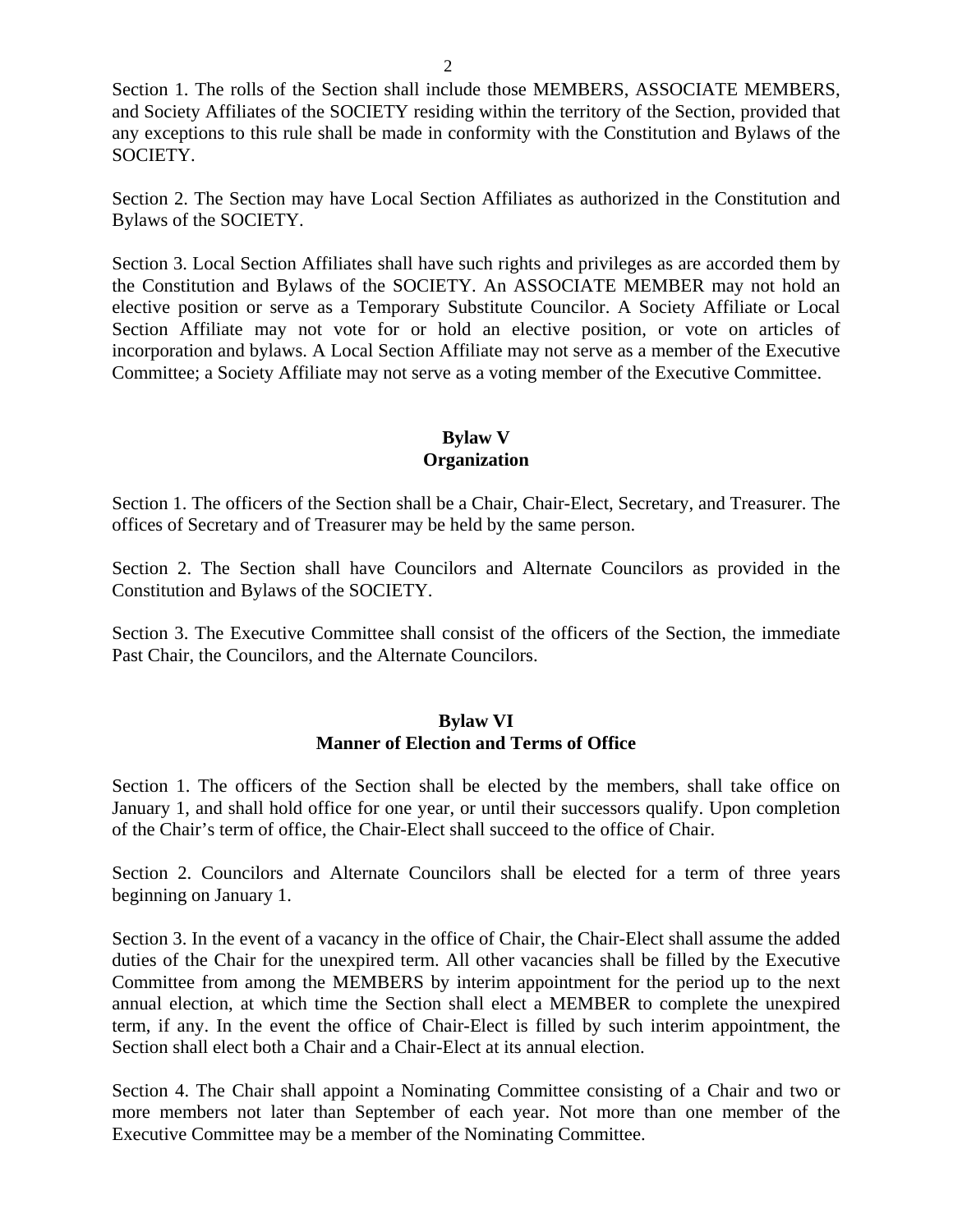Section 5. The Nominating Committee shall nominate one or more MEMBERS for each elective position for which a vacancy will occur and shall make a report at a regular meeting of the Section. With the exception of the Chair and Chair-Elect, the incumbent of any elective position may be renominated. After the report of the Committee, nominations may be received from the floor or by petition. Only nominees who have agreed to serve if elected may be named on the ballot.

Section 6. The election of officers shall be conducted either at a regular meeting subsequent to that mentioned in Section 5 of this bylaw or, at the discretion of the Executive Committee, by distributed ballot.

Section 7. Councilors and Alternate Councilors shall be elected by a ballot distributed to the members of the Section in accordance with the Bylaws of the SOCIETY.

Section 8. Elections shall be completed and the results certified to the Executive Director of the SOCIETY by December 1, as required by the Bylaws of the SOCIETY.

Section 9. The Secretary, or other designated officer of the Section, shall prepare an election ballot on which shall appear the names, in order chosen by lot, of all candidates.

Section 10. For distributed ballots, no less than three (3) weeks must be provided between the date of distribution of ballots to the members and the deadline for their return to the Secretary or other designated officer of the Section.

Section 11. The Chair shall appoint as Tellers two or more members who are neither candidates for office nor members of the Executive Committee.

Section 12. The Secretary, or other designated officer of the Section, shall validate returned ballots in accordance with the Bylaws of the SOCIETY and transmit the ballots to the Tellers.

Section 13. The Tellers shall count the ballots and shall tally the votes. Ballots that violate specified voting procedures shall be rejected in whole or in part, depending on the extent of the violation(s). The vote tally, including the number of rejected ballots, shall be reported to the Chair. All ballots shall be returned to the Secretary.

Section 14. In case of a tie vote for any elective position, the Executive Committee shall select from among the tied candidates.

Section 15. The Chair shall inform all candidates of the election results and shall arrange for transmitting this information to all members and affiliates of the Section.

Section 16. The Secretary shall retain all ballots for at least 90 days after either the announcement of the results to the membership or until any disputes have been resolved, whichever is later.

# **Bylaw VII Recall of Elected Officials**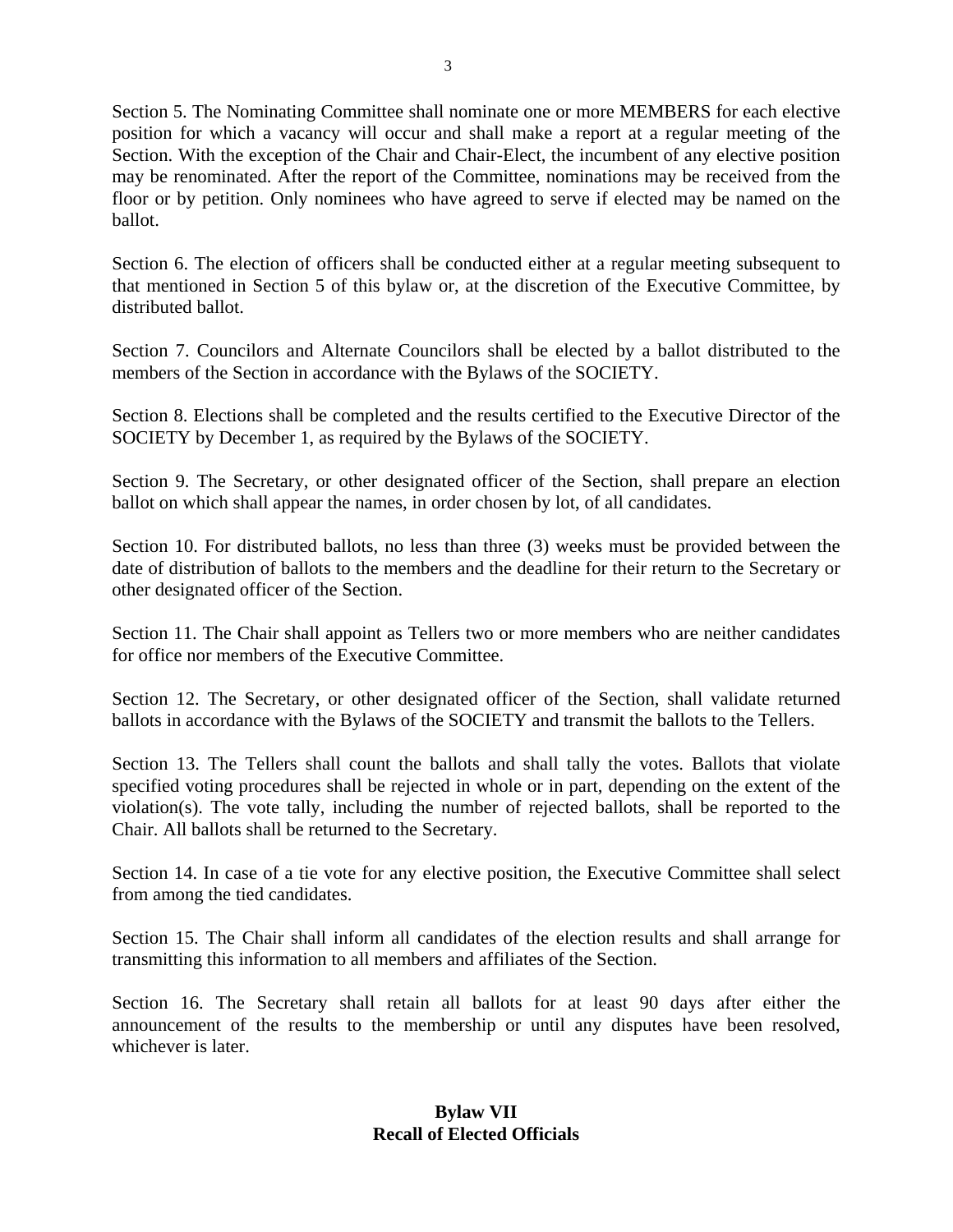Section 1. The elected officials of the Section (officers or elected Executive Committee members) are subject to recall for neglect of duties or conduct injurious to the SOCIETY.

Section 2. The recall of an official shall be initiated when a signed petition, indicating in writing the specific charges and reasonable substantiating evidence, is submitted to the Chair from at least five (5) voting members of the Section. In the event the Chair is the official in question, the Chair-Elect shall receive the petition and shall assume the duties of the office of Chair with respect to this issue until the issue is resolved.

Section 3. The Chair shall without delay determine that the petitioners are aware of the gravity of their actions and the procedures to be followed. The Chair shall seek an alternate resolution to the problem and a withdrawal of the petition at this time. In the absence of a resolution to the problem, the Chair shall present the issue to the Executive Committee as a new business item at the next Executive Committee meeting.

(a) The Executive Committee shall promptly continue the recall process or dismiss the petition as ill-founded or find an alternative solution to the problem. The Chair shall promptly inform the petitioners and the official of the decision of the Executive Committee.

(b) If the proceedings continue, the Chair shall assign the duties of the official to another qualified member of the Section until the issue is resolved.

(c) If the proceedings continue, the official shall be offered an opportunity to answer the allegations in the petition before the Executive Committee.

Every reasonable effort shall be made to contact the official throughout this procedure. That effort shall include a certified letter to the last known address on the official SOCIETY membership rolls. Upon notification, the official shall have thirty (30) days to make a written response to the allegations. The Executive Committee shall decide whether to proceed after studying the official's response. The Chair shall inform the official and the petitioners of the decision of the Executive Committee.

If no contact with the official can be made after a reasonable effort, the Executive Committee may remove the official in question with a two-thirds  $(2/3)$  vote of the remaining members of the Executive Committee.

(d) If the proceedings continue, the official shall choose one of the following options:

(1) The official may resign.

(2) The official may request a recall vote in the same manner as the original election, which must be consistent with the Section bylaws. The voting membership shall be informed, through brief written statements prepared by the Executive Committee and the official, of the issues involved with the recall vote. Both statements shall be given to the voting membership before the vote is taken.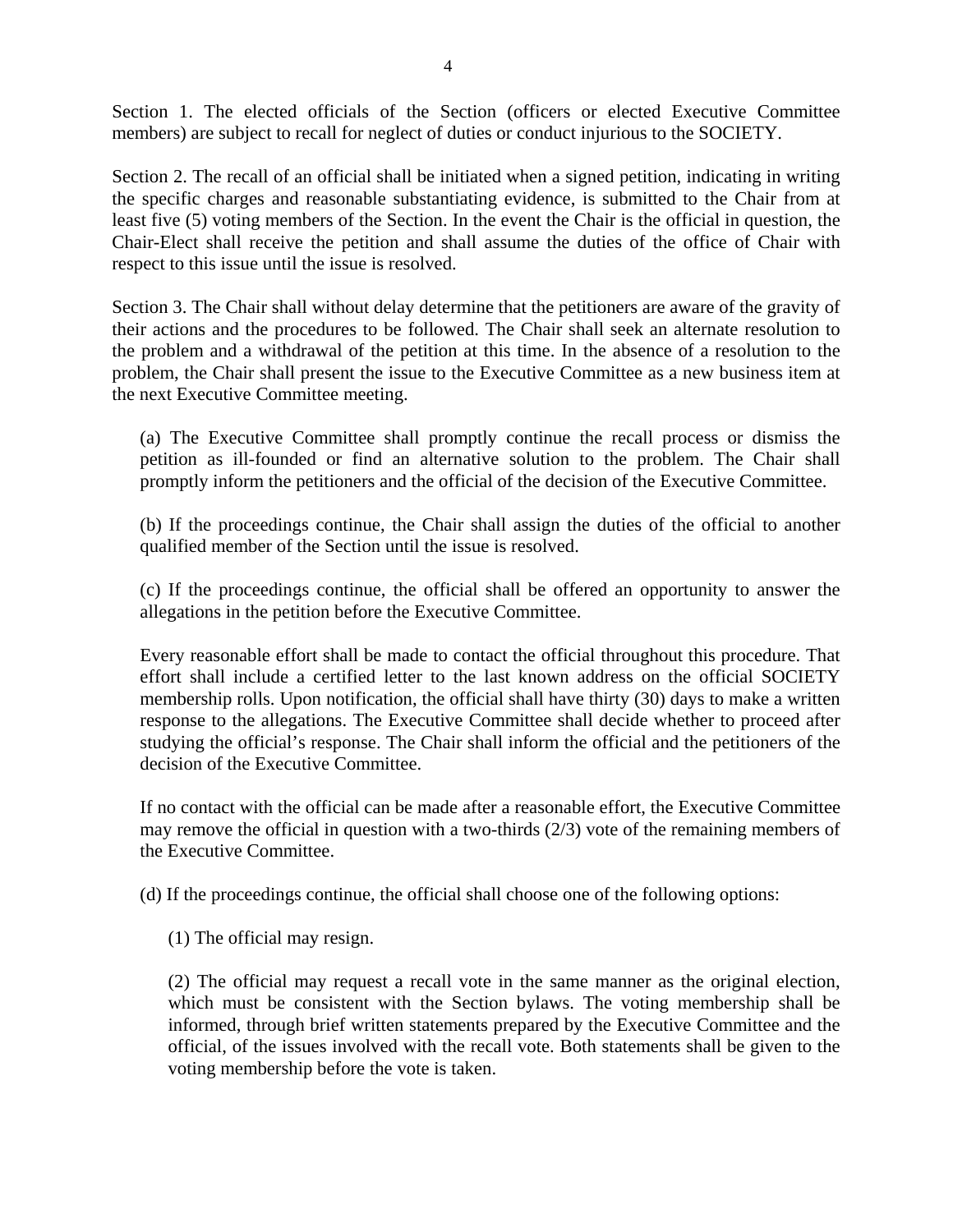(3) The official may request a hearing and a recall vote by the remaining members of the Executive Committee. A two-thirds (2/3) vote of the remaining members of the Executive Committee shall be required to recall the official.

(4) The official may choose not to respond and thus forfeit the position.

Section 4. The vacancy provisions of these bylaws shall be used to fill a vacancy caused by a recall process. The membership of the Section and the Executive Director of the SOCIETY shall be informed of the results of the recall process and the replacement of the official.

#### **Bylaw VIII Duties of Officers and Executive Committee**

Section 1. The duties of the officers shall be those customarily performed by such officers, together with those responsibilities prescribed by the Constitution and Bylaws of the SOCIETY and by these bylaws and such other duties as may be assigned by the Executive Committee.

Section 2. The Chair of the Section shall serve as Chair of the Executive Committee and shall appoint members and/or affiliates to all committees authorized in these bylaws or by the Executive Committee.

Section 3. The Executive Committee shall be the governing body of the Section, and, as such, shall have full power to conduct, manage, and direct the business and affairs of the Section in accordance with the Constitution and Bylaws of the SOCIETY and these bylaws.

### **Bylaw IX Committees**

The Executive Committee shall establish committees as necessary for the proper operation of the Section.

# **Bylaw X Meetings**

Section 1. The Section shall hold regular meetings at places and times designated by the Executive Committee.

Section 2. The Section may hold special meetings at the call of the Executive Committee or at the written request of fifteen (15) members of the Section. The notices of special meetings shall state the exact nature of the business to be considered, and no other business shall be transacted at such meetings.

Section 3. Due notice of all meetings shall be sent to each member and affiliate of the Section. A quorum for transaction of business at a Section meeting shall consist of fifteen (15) members of the Section. No business shall be transacted in the absence of a quorum.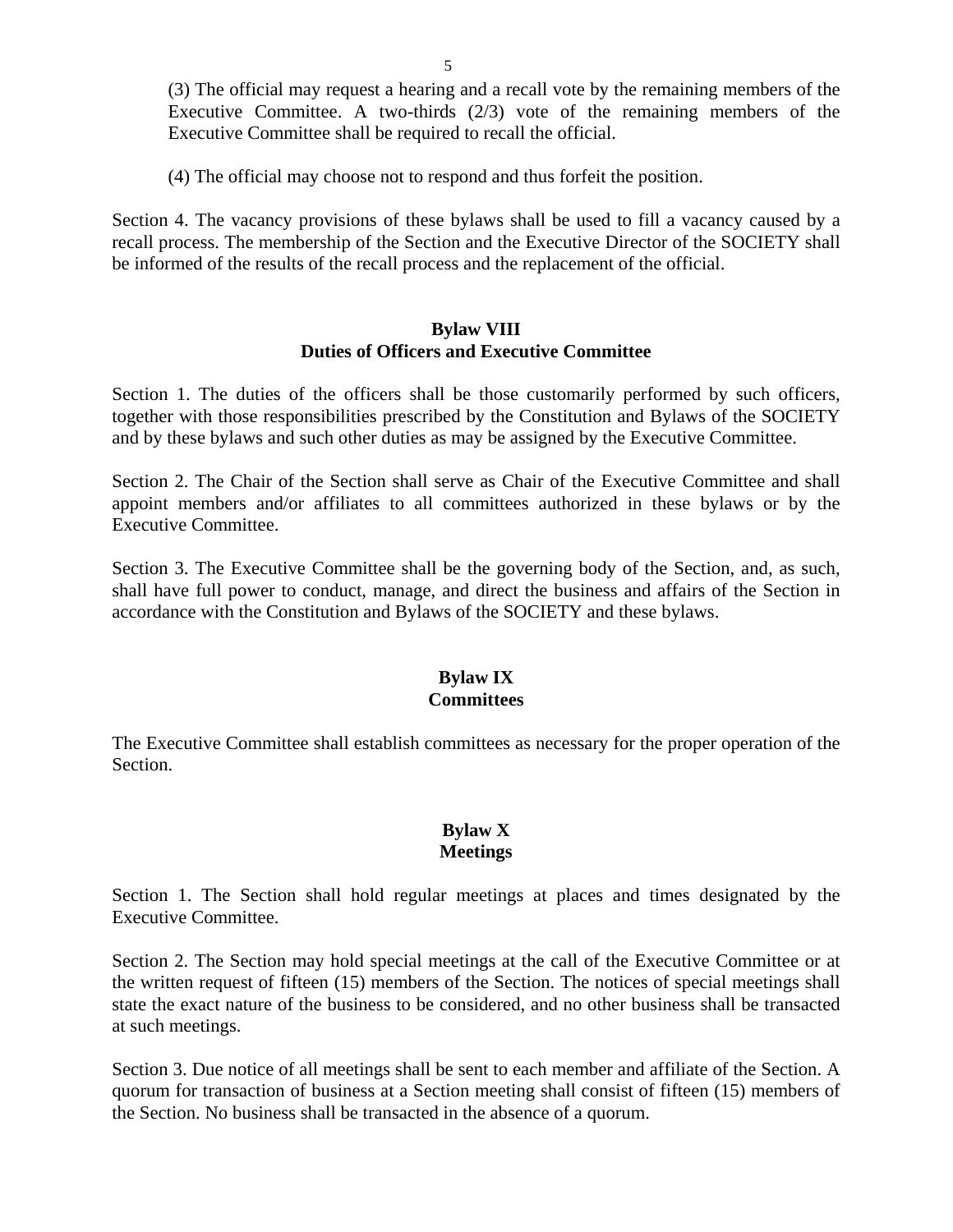Section 4. The Executive Committee shall meet upon due notice to its members at the call of the Chair or at the request of a majority of the members of the Committee. In the absence of a quorum, which shall be a majority of the members of the Executive Committee, called meetings of the Executive Committee shall adjourn to a date.

# **Bylaw XI Finances**

Section 1. All members and assigned Society Affiliates of the Section may be requested to pay voluntarily such annual Local Section dues as may be set by the Executive Committee.

Section 2. The annual dues of Local Section Affiliates shall be set by the Executive Committee in accordance with the Constitution and Bylaws of the SOCIETY. Failure to pay such dues for the current year shall terminate the affiliation. At the discretion of the Executive Committee, Student Affiliates of the SOCIETY may be enrolled as Local Section Affiliates without the payment of Section dues.

### **Bylaw XII Amendments**

Section 1. A proposed amendment to these bylaws must first be submitted in writing to the Executive Committee. If it is approved by the Executive Committee, the Secretary shall furnish all members of the Section with copies of the proposed amendment at the time when notice of the next meeting of the Section is given.

Section 2. Following announcement of the proposed amendment at a meeting of the Section and provided that due notice of the impending vote is given, the amendment will be adopted at the subsequent meeting of the Section if it receives an affirmative vote by two-thirds (2/3) of the members present.

Alternatively, or in the absence of a quorum at the meeting during which the vote is scheduled, a distributed ballot may be used, provided that both the current language and the amended language of the affected bylaw(s), together with an explanation of the change(s), have been published or accompany the ballots. A deadline date, at least three weeks after distribution of the ballots, shall be specified for return of the ballots to the Secretary or other designated officer of the Section. The amendment is adopted by an affirmative vote of two-thirds (2/3) of the valid ballots returned.

Section 3. If a proposed amendment is not approved by a majority of the Executive Committee, it may, nevertheless, be brought to the members for a vote in an alternative manner. To bring about such a vote, a petition supporting the amendment, which has been signed by at least 15 members or 3% of the members of the Section, whichever is larger, must be presented to the Executive Committee. The procedure subsequently followed for general announcement of the amendment and balloting shall be identical to that used for an amendment approved by the Executive Committee.